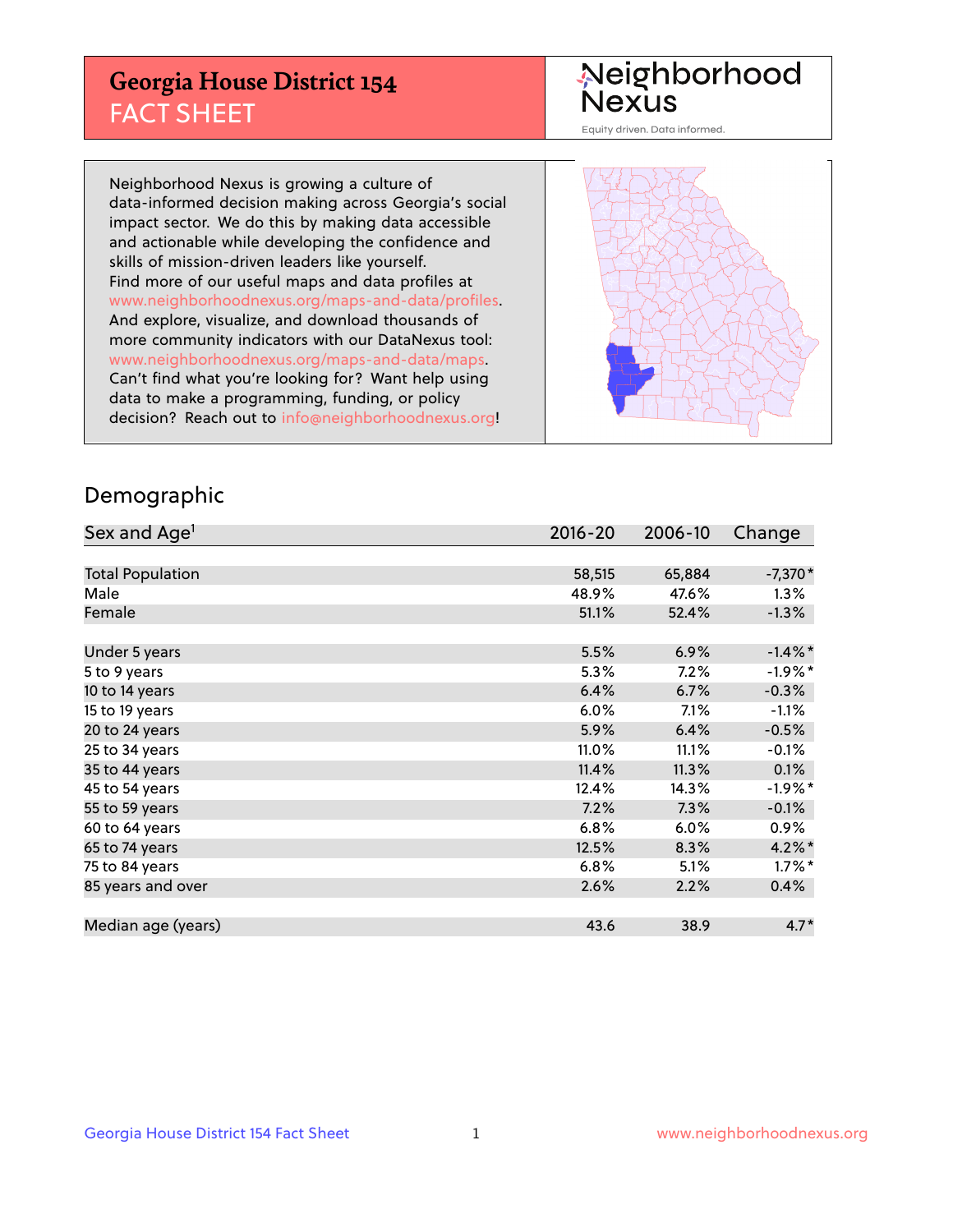## Demographic, continued...

| Race <sup>2</sup>                                            | $2016 - 20$ | 2006-10 | Change     |
|--------------------------------------------------------------|-------------|---------|------------|
| <b>Total population</b>                                      | 58,515      | 65,884  | $-7,370*$  |
| One race                                                     | 98.4%       | 99.1%   | $-0.7%$ *  |
| White                                                        | 40.9%       | 39.4%   | 1.5%       |
| <b>Black or African American</b>                             | 55.5%       | 58.7%   | $-3.3\%$ * |
| American Indian and Alaska Native                            | 0.1%        | 0.2%    | $-0.1%$    |
| Asian                                                        | 1.0%        | 0.3%    | 0.7%       |
| Native Hawaiian and Other Pacific Islander                   | 0.1%        | 0.0%    | 0.1%       |
| Some other race                                              | 0.9%        | 0.4%    | 0.5%       |
| Two or more races                                            | 1.6%        | 0.9%    | 0.7%       |
| Race alone or in combination with other race(s) <sup>3</sup> | $2016 - 20$ | 2006-10 | Change     |
| Total population                                             | 58,515      | 65,884  | $-7,370*$  |
| White                                                        | 42.4%       | 40.3%   | 2.1%       |
| <b>Black or African American</b>                             | 56.5%       | 59.2%   | $-2.7%$ *  |
| American Indian and Alaska Native                            | 0.6%        | 0.5%    | 0.0%       |
| Asian                                                        | 1.0%        | 0.3%    | 0.7%       |
| Native Hawaiian and Other Pacific Islander                   | 0.2%        | 0.0%    | 0.2%       |
| Some other race                                              | 1.1%        | 0.5%    | 0.6%       |
|                                                              |             |         |            |
| Hispanic or Latino and Race <sup>4</sup>                     | $2016 - 20$ | 2006-10 | Change     |
| <b>Total population</b>                                      | 58,515      | 65,884  | $-7,370*$  |
| Hispanic or Latino (of any race)                             | 2.2%        | 0.8%    | $1.3\%$ *  |
| Not Hispanic or Latino                                       | 97.8%       | 99.2%   | $-1.3\%$ * |
| White alone                                                  | 40.2%       | 39.2%   | 1.0%       |
| <b>Black or African American alone</b>                       | 55.3%       | 58.7%   | $-3.5%$ *  |
| American Indian and Alaska Native alone                      | 0.1%        | 0.2%    | $-0.1%$    |
| Asian alone                                                  | 1.0%        | 0.3%    | 0.7%       |
| Native Hawaiian and Other Pacific Islander alone             | 0.1%        | 0.0%    | 0.1%       |
| Some other race alone                                        | 0.1%        | 0.0%    | 0.1%       |
| Two or more races                                            | 1.1%        | 0.8%    | 0.3%       |
| U.S. Citizenship Status <sup>5</sup>                         | $2016 - 20$ | 2006-10 | Change     |
|                                                              | 940         | 786     | 154        |
| Foreign-born population<br>Naturalized U.S. citizen          | 38.2%       | 40.6%   | $-2.5%$    |
| Not a U.S. citizen                                           | 61.8%       | 59.4%   | 2.5%       |
|                                                              |             |         |            |
| Citizen, Voting Age Population <sup>6</sup>                  | $2016 - 20$ | 2006-10 | Change     |
| Citizen, 18 and over population                              | 45,568      | 48,959  | $-3,391*$  |
| Male                                                         | 48.9%       | 46.5%   | $2.5%$ *   |
| Female                                                       | 51.1%       | 53.5%   | $-2.5%$ *  |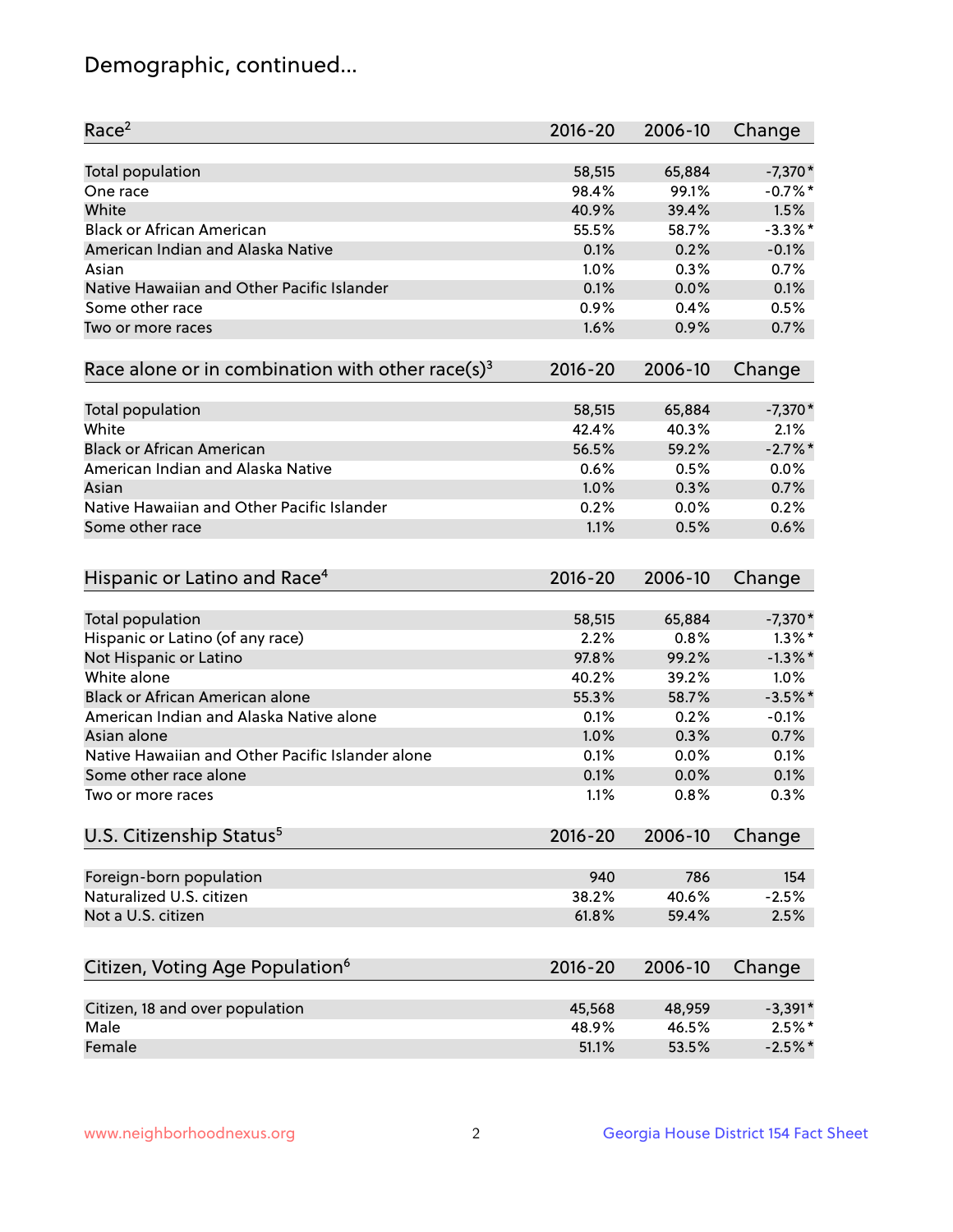#### Economic

| Income <sup>7</sup>                                 | $2016 - 20$ | 2006-10 | Change     |
|-----------------------------------------------------|-------------|---------|------------|
|                                                     |             |         |            |
| All households                                      | 23,406      | 24,194  | $-789$     |
| Less than \$10,000                                  | 12.4%       | 16.2%   | $-3.8\%$ * |
| \$10,000 to \$14,999                                | 9.2%        | 10.4%   | $-1.2%$    |
| \$15,000 to \$24,999                                | 16.7%       | 17.5%   | $-0.8%$    |
| \$25,000 to \$34,999                                | 11.6%       | 13.4%   | $-1.8%$    |
| \$35,000 to \$49,999                                | 15.6%       | 15.6%   | $-0.0%$    |
| \$50,000 to \$74,999                                | 14.2%       | 13.3%   | 0.9%       |
| \$75,000 to \$99,999                                | 8.6%        | 5.8%    | $2.8\%$ *  |
| \$100,000 to \$149,999                              | 8.5%        | 5.2%    | $3.4\%$ *  |
| \$150,000 to \$199,999                              | 2.0%        | 1.1%    | 0.9%       |
| \$200,000 or more                                   | 1.0%        | 1.5%    | $-0.5%$    |
| Median household income (dollars)                   | 34,991      | 29,378  | $5,613*$   |
| Mean household income (dollars)                     | 50,690      | 42,249  | 8,441*     |
| With earnings                                       | 62.4%       | 68.5%   | $-6.1\%$ * |
| Mean earnings (dollars)                             | 52,641      | 44,373  | 8,268*     |
| <b>With Social Security</b>                         | 44.8%       | 38.4%   | $6.4\%$ *  |
| Mean Social Security income (dollars)               | 17,539      | 12,743  | 4,796*     |
| With retirement income                              | 21.7%       | 18.1%   | $3.6\%$ *  |
| Mean retirement income (dollars)                    | 28,107      | 22,560  | 5,547      |
| With Supplemental Security Income                   | $8.4\%$     | $9.3\%$ | $-0.9%$    |
| Mean Supplemental Security Income (dollars)         | 8,626       | 7,146   | $1,480*$   |
| With cash public assistance income                  | 1.7%        | 2.0%    | $-0.4%$    |
| Mean cash public assistance income (dollars)        | 1,374       | 2,021   | $-647$     |
| With Food Stamp/SNAP benefits in the past 12 months | 26.8%       | 21.4%   | $5.3\%$ *  |
|                                                     |             |         |            |
| Families                                            | 14,806      | 16,449  | $-1,643*$  |
| Less than \$10,000                                  | 9.8%        | 11.8%   | $-2.0%$    |
| \$10,000 to \$14,999                                | 5.9%        | 7.1%    | $-1.2%$    |
| \$15,000 to \$24,999                                | 14.4%       | 17.4%   | $-3.1%$    |
| \$25,000 to \$34,999                                | 10.7%       | 12.4%   | $-1.7%$    |
| \$35,000 to \$49,999                                | 15.4%       | 18.0%   | $-2.6%$    |
| \$50,000 to \$74,999                                | 16.9%       | 15.6%   | 1.3%       |
| \$75,000 to \$99,999                                | 10.7%       | 7.6%    | $3.1\%$ *  |
| \$100,000 to \$149,999                              | 12.0%       | 6.6%    | $5.4\%$ *  |
| \$150,000 to \$199,999                              | 3.0%        | 1.5%    | 1.5%       |
| \$200,000 or more                                   | 1.2%        | 2.1%    | $-0.9%$    |
| Median family income (dollars)                      | 42,510      | 36,028  | $6,481*$   |
| Mean family income (dollars)                        | 59,159      | 49,581  | 9,578*     |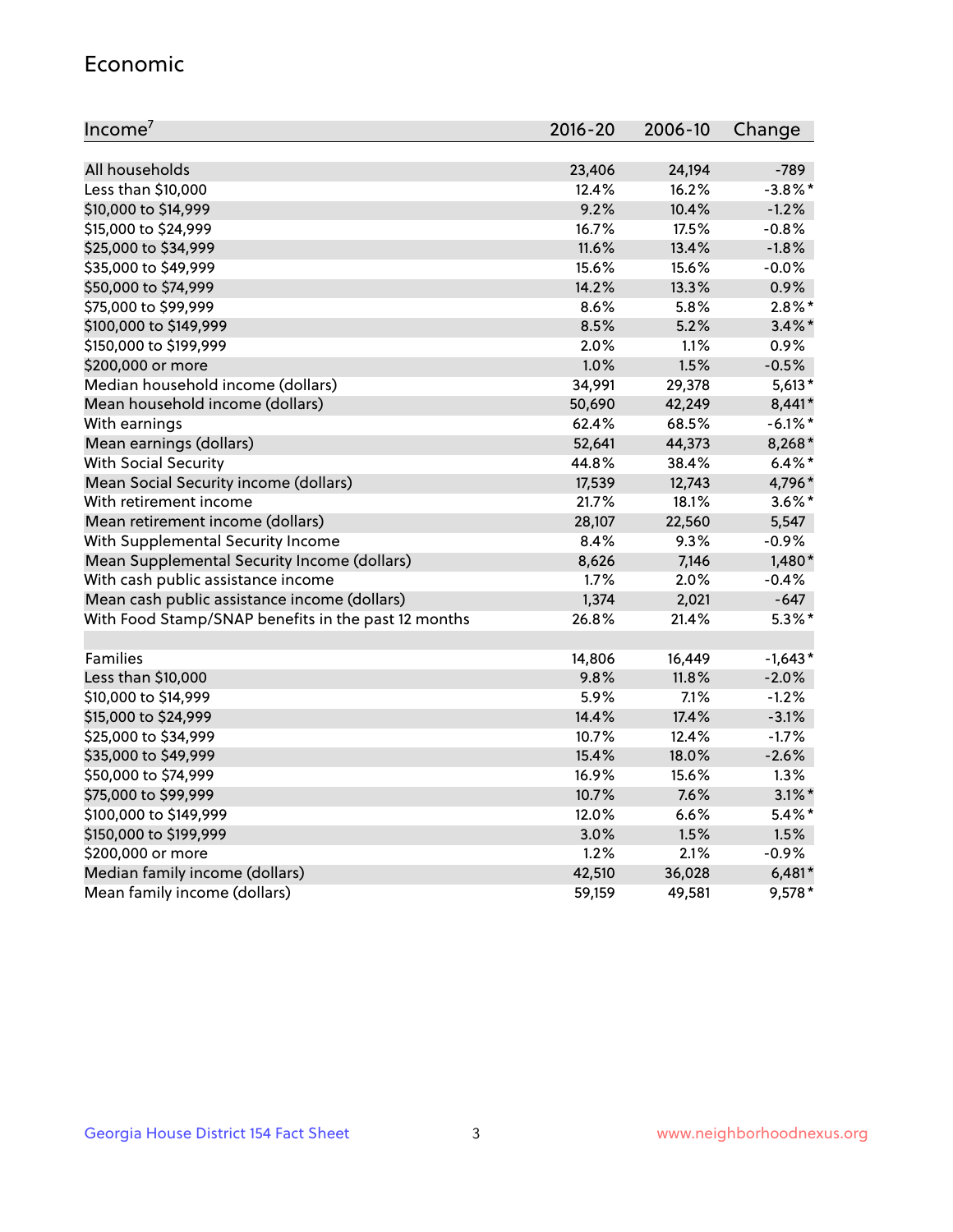## Economic, continued...

| Income, continued <sup>8</sup>                           | 2016-20 | 2006-10 | Change   |
|----------------------------------------------------------|---------|---------|----------|
|                                                          |         |         |          |
| Nonfamily households                                     | 8,600   | 7,745   | 855*     |
| Median nonfamily income (dollars)                        | 20,763  | 17,234  | $3,529*$ |
| Mean nonfamily income (dollars)                          | 33,184  | 25,307  | 7,877*   |
|                                                          |         |         |          |
| Median earnings for workers (dollars)                    | 26,795  | 20,615  | $6,179*$ |
| Median earnings for male full-time, year-round workers   | 40,561  | 30,932  | 9,629*   |
| (dollars)                                                |         |         |          |
| Median earnings for female full-time, year-round workers | 30,994  | 25,532  | $5,462*$ |
| (dollars)                                                |         |         |          |
|                                                          |         |         |          |
| Per capita income (dollars)                              | 21,620  | 16,385  | $5,235*$ |
|                                                          |         |         |          |
| Families and People Below Poverty Level <sup>9</sup>     | 2016-20 | 2006-10 | Change   |
|                                                          |         |         |          |
| <b>All families</b>                                      | 23.0%   | 22.9%   | 0.1%     |
| With related children under 18 years                     | 36.4%   | 37.2%   | $-0.7%$  |
| With related children under 5 years only                 | 38.8%   | 43.7%   | $-4.8%$  |
| Married couple families                                  | 8.7%    | 10.5%   | $-1.8%$  |
| With related children under 18 years                     | 11.5%   | 15.5%   | $-4.0%$  |
| With related children under 5 years only                 | 4.9%    | 11.1%   | $-6.1%$  |
| Families with female householder, no husband present     | 45.0%   | 43.4%   | 1.6%     |
| With related children under 18 years                     | 59.0%   | 55.6%   | 3.5%     |
| With related children under 5 years only                 | 62.6%   | 67.3%   | $-4.7%$  |
|                                                          |         |         |          |
| All people                                               | 27.4%   | 28.0%   | $-0.7%$  |
| Under 18 years                                           | 42.7%   | 42.9%   | $-0.2%$  |
| Related children under 18 years                          | 42.3%   | 42.8%   | $-0.5%$  |
| Related children under 5 years                           | 47.5%   | 45.9%   | 1.6%     |
| Related children 5 to 17 years                           | 40.5%   | 41.7%   | $-1.2%$  |
| 18 years and over                                        | 23.1%   | 23.0%   | 0.1%     |
| 18 to 64 years                                           | 25.1%   | 24.5%   | 0.6%     |
| 65 years and over                                        | 18.1%   | 17.1%   | 0.9%     |
| People in families                                       | 25.6%   | 26.2%   | $-0.7%$  |
| Unrelated individuals 15 years and over                  | 34.6%   | 37.2%   | $-2.6%$  |
|                                                          |         |         |          |
| Non-Hispanic white people                                | 17.2%   | 11.7%   | 5.5%*    |
| Black or African-American people                         | 35.0%   | 38.9%   | $-3.9%$  |
| Asian people                                             | 28.0%   | 35.1%   | $-7.1%$  |
| Hispanic or Latino people                                | 22.6%   | 40.2%   | $-17.7%$ |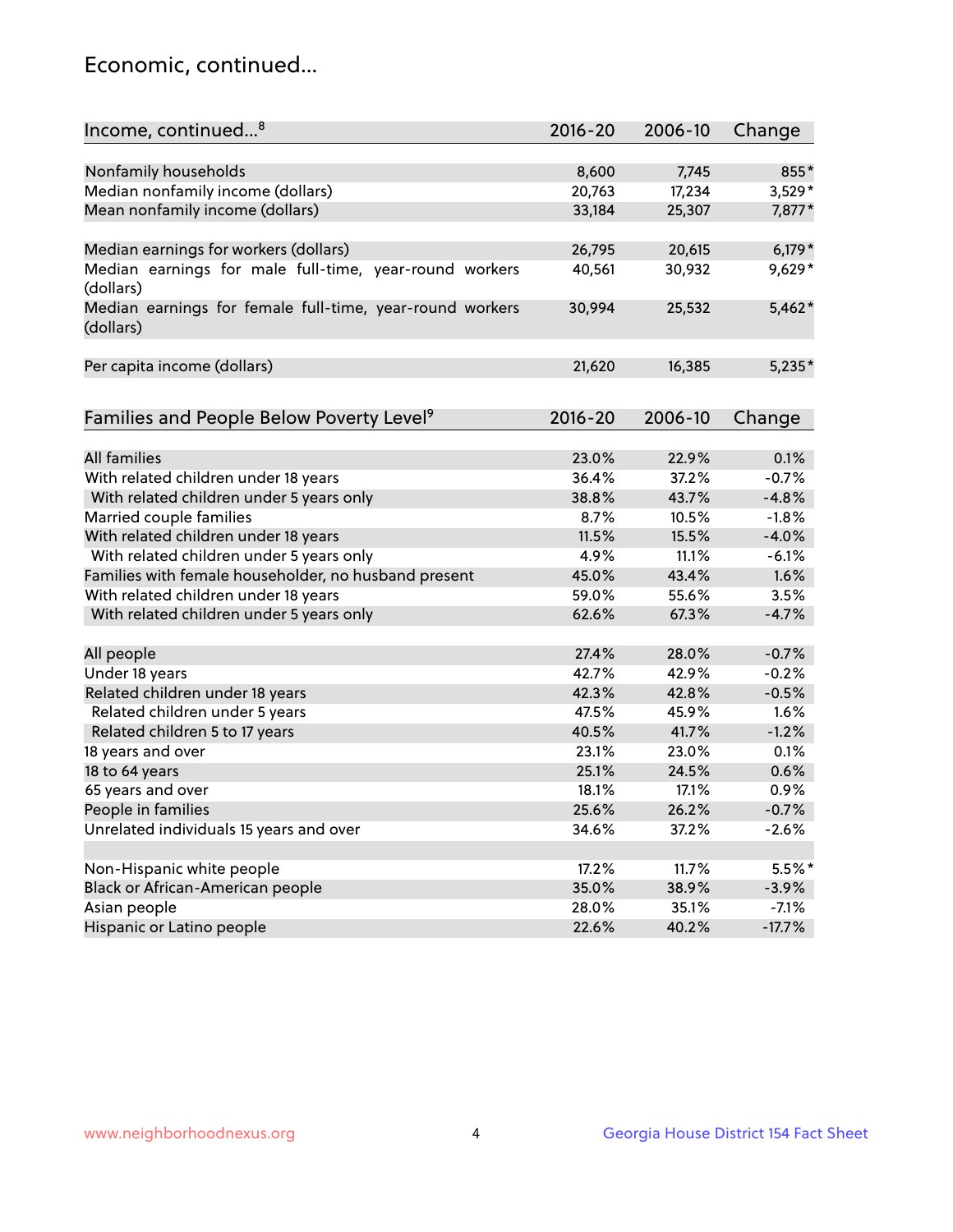## Employment

| Employment Status <sup>10</sup>                               | $2016 - 20$ | 2006-10 | Change     |
|---------------------------------------------------------------|-------------|---------|------------|
|                                                               |             |         |            |
| Population 16 years and over                                  | 47,547      | 51,116  | $-3,569*$  |
| In labor force                                                | 48.3%       | 52.4%   | $-4.1%$    |
| Civilian labor force                                          | 48.3%       | 52.4%   | $-4.1%$    |
| Employed                                                      | 43.7%       | 46.4%   | $-2.7%$    |
| Unemployed                                                    | 4.6%        | 6.0%    | $-1.4%$    |
| <b>Armed Forces</b>                                           | 0.1%        | 0.1%    | 0.0%       |
| Not in labor force                                            | 51.7%       | 47.6%   | 4.1%       |
|                                                               |             |         |            |
| Civilian labor force                                          | 22,948      | 26,761  | $-3,814*$  |
| <b>Unemployment Rate</b>                                      | 9.5%        | 11.5%   | $-1.9%$    |
| Females 16 years and over                                     | 24,322      | 27,173  | $-2,851*$  |
| In labor force                                                | 46.3%       | 48.0%   | $-1.6%$    |
| Civilian labor force                                          | 46.2%       | 48.0%   | $-1.8%$    |
| Employed                                                      | 42.3%       | 42.4%   | $-0.1%$    |
|                                                               |             |         |            |
| Own children of the householder under 6 years                 | 3,511       | 4,867   | $-1,356*$  |
| All parents in family in labor force                          | 69.0%       | 60.2%   | 8.8%       |
|                                                               | 7,676       |         |            |
| Own children of the householder 6 to 17 years                 | 77.0%       | 9,868   | $-2,192*$  |
| All parents in family in labor force                          |             | 69.1%   | 7.9%       |
|                                                               |             |         |            |
| Industry <sup>11</sup>                                        | $2016 - 20$ | 2006-10 | Change     |
| Civilian employed population 16 years and over                | 20,756      | 23,696  | $-2,939*$  |
| Agriculture, forestry, fishing and hunting, and mining        | 7.1%        | 6.2%    | 0.8%       |
| Construction                                                  | 5.8%        | 5.5%    | 0.2%       |
| Manufacturing                                                 | 12.5%       | 15.4%   | $-2.9\%$ * |
| Wholesale trade                                               | 1.8%        | 3.0%    | $-1.2%$    |
| Retail trade                                                  | 12.2%       | 10.4%   | 1.8%       |
| Transportation and warehousing, and utilities                 | 6.2%        | 6.1%    | 0.1%       |
| Information                                                   | 1.0%        | 1.6%    | $-0.6%$    |
| Finance and insurance, and real estate and rental and leasing | 3.6%        | 3.9%    | $-0.2%$    |
| Professional, scientific, and management, and administrative  | 4.7%        | 4.7%    | 0.0%       |
| and waste management services                                 |             |         |            |
| Educational services, and health care and social assistance   | 25.9%       | 24.3%   | $1.6\%$ *  |
| Arts, entertainment, and recreation, and accommodation and    | 5.0%        | 6.7%    | $-1.7%$    |
| food services                                                 |             |         |            |
| Other services, except public administration                  | 6.0%        | 4.9%    | 1.1%       |
| Public administration                                         | 8.2%        | 7.2%    | 1.0%       |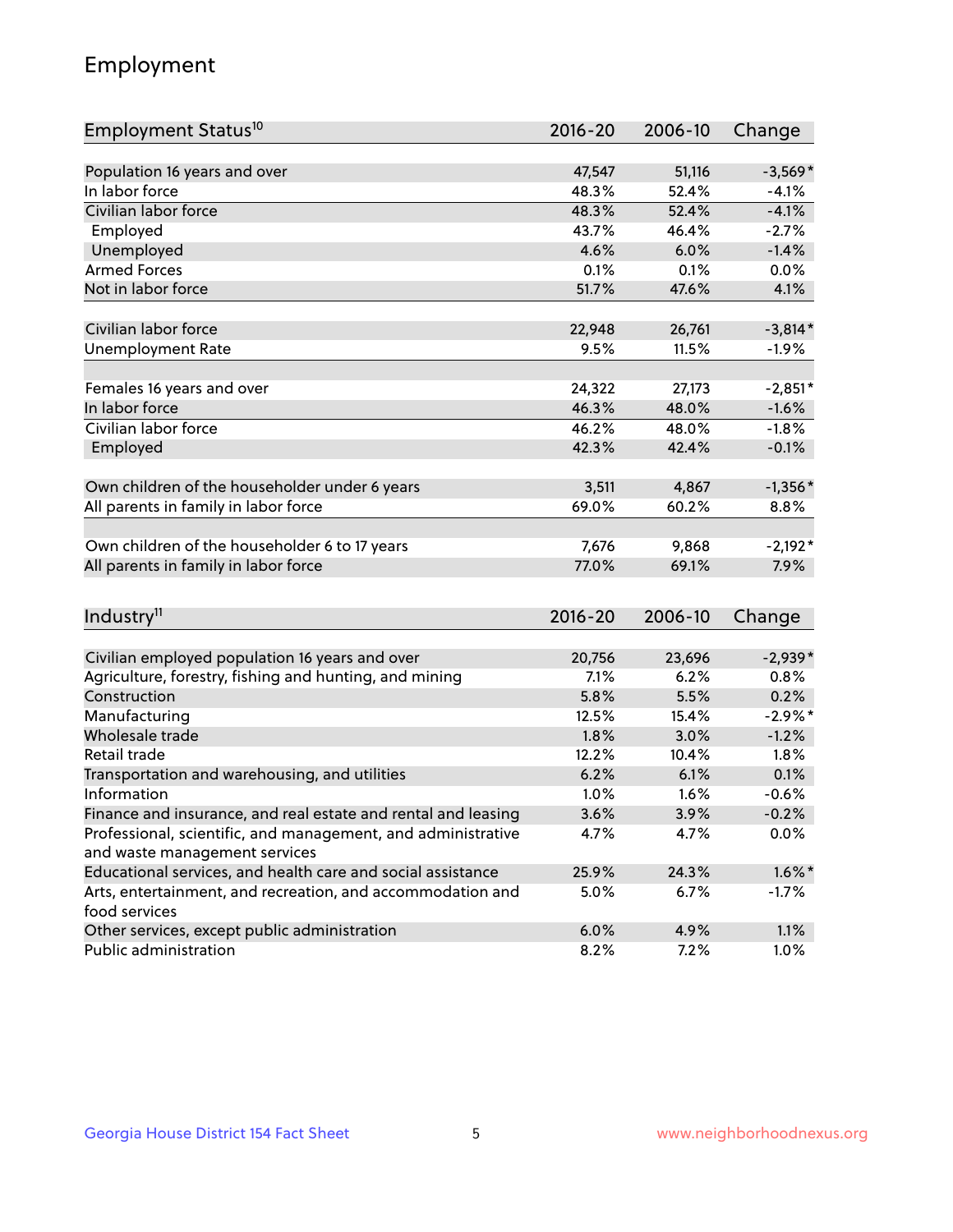## Employment, continued...

| Occupation <sup>12</sup>                                     | $2016 - 20$ | 2006-10 | Change     |
|--------------------------------------------------------------|-------------|---------|------------|
| Civilian employed population 16 years and over               | 20,756      | 23,696  | $-2,939*$  |
| Management, business, science, and arts occupations          | 28.5%       | 23.1%   | $5.4\%$ *  |
| Service occupations                                          | 20.6%       | 21.7%   | $-1.1%$    |
| Sales and office occupations                                 | 18.6%       | 21.8%   | $-3.3\%$ * |
| Natural<br>and<br>resources,<br>construction,<br>maintenance | 11.8%       | 13.3%   | $-1.5%$    |
| occupations                                                  |             |         |            |
| Production, transportation, and material moving occupations  | 20.6%       | 20.1%   | 0.5%       |
| Class of Worker <sup>13</sup>                                | $2016 - 20$ | 2006-10 | Change     |
| Civilian employed population 16 years and over               | 20,756      | 23,696  | $-2,939*$  |
| Private wage and salary workers                              | 70.6%       | 72.0%   | $-1.5%$    |
| Government workers                                           | 22.1%       | 20.2%   | 2.0%       |
| Self-employed in own not incorporated business workers       | 6.7%        | 7.6%    | $-0.9%$    |
| Unpaid family workers                                        | 0.6%        | 0.1%    | 0.4%       |
|                                                              |             |         |            |
| Job Flows <sup>14</sup>                                      | 2019        | 2010    | Change     |
| Total Jobs in district                                       | 16,110      | 16,162  | $-52$      |
| Held by residents of district                                | 46.2%       | 50.9%   | $-4.7%$    |
| Held by non-residents of district                            | 53.8%       | 49.1%   | 4.7%       |
|                                                              |             |         |            |
| Jobs by Industry Sector <sup>15</sup>                        | 2019        | 2010    | Change     |
| Total Jobs in district                                       | 16,110      | 16,162  | $-52$      |
| Goods Producing sectors                                      | 20.5%       | 19.8%   | 0.7%       |
| Trade, Transportation, and Utilities sectors                 | 24.9%       | 22.4%   | 2.5%       |
| All Other Services sectors                                   | 54.6%       | 57.9%   | $-3.3%$    |
|                                                              |             |         |            |
| Total Jobs in district held by district residents            | 7,450       | 8,233   | $-783$     |
| <b>Goods Producing sectors</b>                               | 19.9%       | 17.4%   | 2.5%       |
| Trade, Transportation, and Utilities sectors                 | 20.5%       | 19.9%   | 0.6%       |
| All Other Services sectors                                   | 59.6%       | 62.7%   | $-3.1%$    |
|                                                              |             |         |            |
| Jobs by Earnings <sup>16</sup>                               | 2019        | 2010    | Change     |
| Total Jobs in district                                       | 16,110      | 16,162  | $-52$      |
| Jobs with earnings \$1250/month or less                      | 22.5%       | 26.9%   | $-4.4%$    |
| Jobs with earnings \$1251/month to \$3333/month              | 42.9%       | 49.8%   | $-6.9%$    |
| Jobs with earnings greater than \$3333/month                 | 34.6%       | 23.4%   | 11.3%      |
|                                                              |             |         |            |
| Total Jobs in district held by district residents            | 7,450       | 8,233   | $-783$     |
| Jobs with earnings \$1250/month or less                      | 27.4%       | 32.4%   | $-5.0%$    |
| Jobs with earnings \$1251/month to \$3333/month              | 46.0%       | 49.5%   | $-3.5%$    |
| Jobs with earnings greater than \$3333/month                 | 26.6%       | 18.1%   | 8.5%       |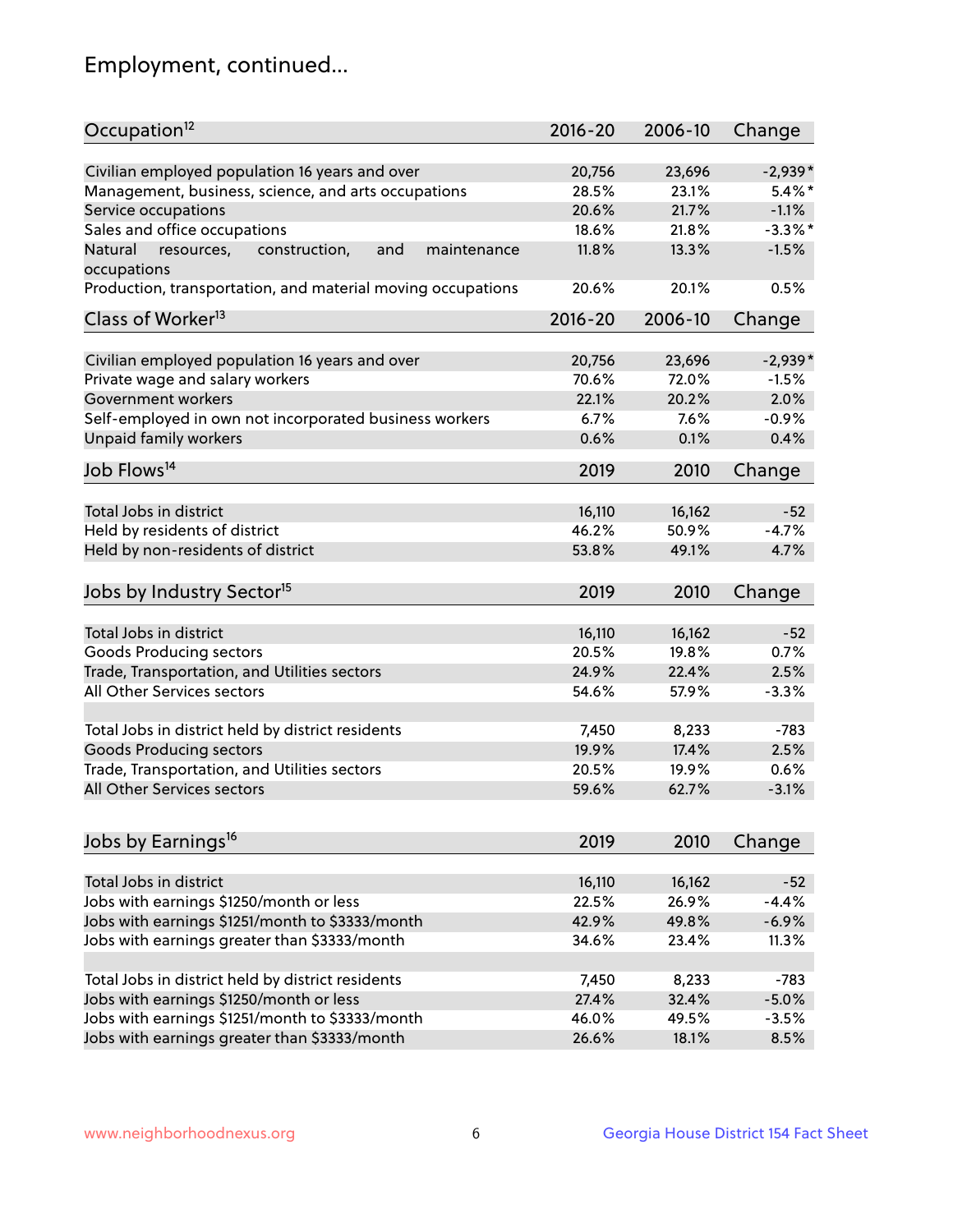## Employment, continued...

| Jobs by Age of Worker <sup>17</sup>               | 2019   | 2010   | Change  |
|---------------------------------------------------|--------|--------|---------|
|                                                   |        |        |         |
| Total Jobs in district                            | 16,110 | 16,162 | $-52$   |
| Jobs with workers age 29 or younger               | 16.4%  | 16.4%  | $-0.0%$ |
| Jobs with workers age 30 to 54                    | 55.4%  | 61.0%  | $-5.6%$ |
| Jobs with workers age 55 or older                 | 28.3%  | 22.6%  | 5.7%    |
|                                                   |        |        |         |
| Total Jobs in district held by district residents | 7,450  | 8.233  | $-783$  |
| Jobs with workers age 29 or younger               | 16.0%  | 15.9%  | 0.2%    |
| Jobs with workers age 30 to 54                    | 53.2%  | 59.1%  | $-5.8%$ |
| Jobs with workers age 55 or older                 | 30.7%  | 25.1%  | 5.7%    |
|                                                   |        |        |         |

#### Education

| School Enrollment <sup>18</sup>                | $2016 - 20$ | 2006-10 | Change     |
|------------------------------------------------|-------------|---------|------------|
|                                                |             |         |            |
| Population 3 years and over enrolled in school | 13,303      | 17,320  | $-4,017*$  |
| Nursery school, preschool                      | 6.5%        | 8.2%    | $-1.7%$    |
| Kindergarten                                   | 4.8%        | 5.7%    | $-0.9%$    |
| Elementary school (grades 1-8)                 | 41.6%       | 45.0%   | $-3.4%$    |
| High school (grades 9-12)                      | 24.3%       | 19.7%   | $4.6\%$ *  |
| College or graduate school                     | 22.7%       | 21.4%   | $1.3\%$    |
| Educational Attainment <sup>19</sup>           | $2016 - 20$ | 2006-10 | Change     |
|                                                |             |         |            |
| Population 25 years and over                   | 41,435      | 43,274  | $-1,839*$  |
| Less than 9th grade                            | 6.0%        | 9.3%    | $-3.3%$    |
| 9th to 12th grade, no diploma                  | 13.4%       | 16.5%   | $-3.1\%$ * |
| High school graduate (includes equivalency)    | 35.4%       | 37.0%   | $-1.6%$    |
| Some college, no degree                        | 22.1%       | 18.6%   | $3.5%$ *   |
| Associate's degree                             | 7.9%        | 6.7%    | 1.3%       |
| Bachelor's degree                              | 9.4%        | 7.4%    | $2.0\%$ *  |
| Graduate or professional degree                | 5.8%        | 4.5%    | 1.2%       |
|                                                |             |         |            |
| Percent high school graduate or higher         | 80.6%       | 74.2%   | $6.3\%$ *  |
| Percent bachelor's degree or higher            | 15.2%       | 12.0%   | 3.2%       |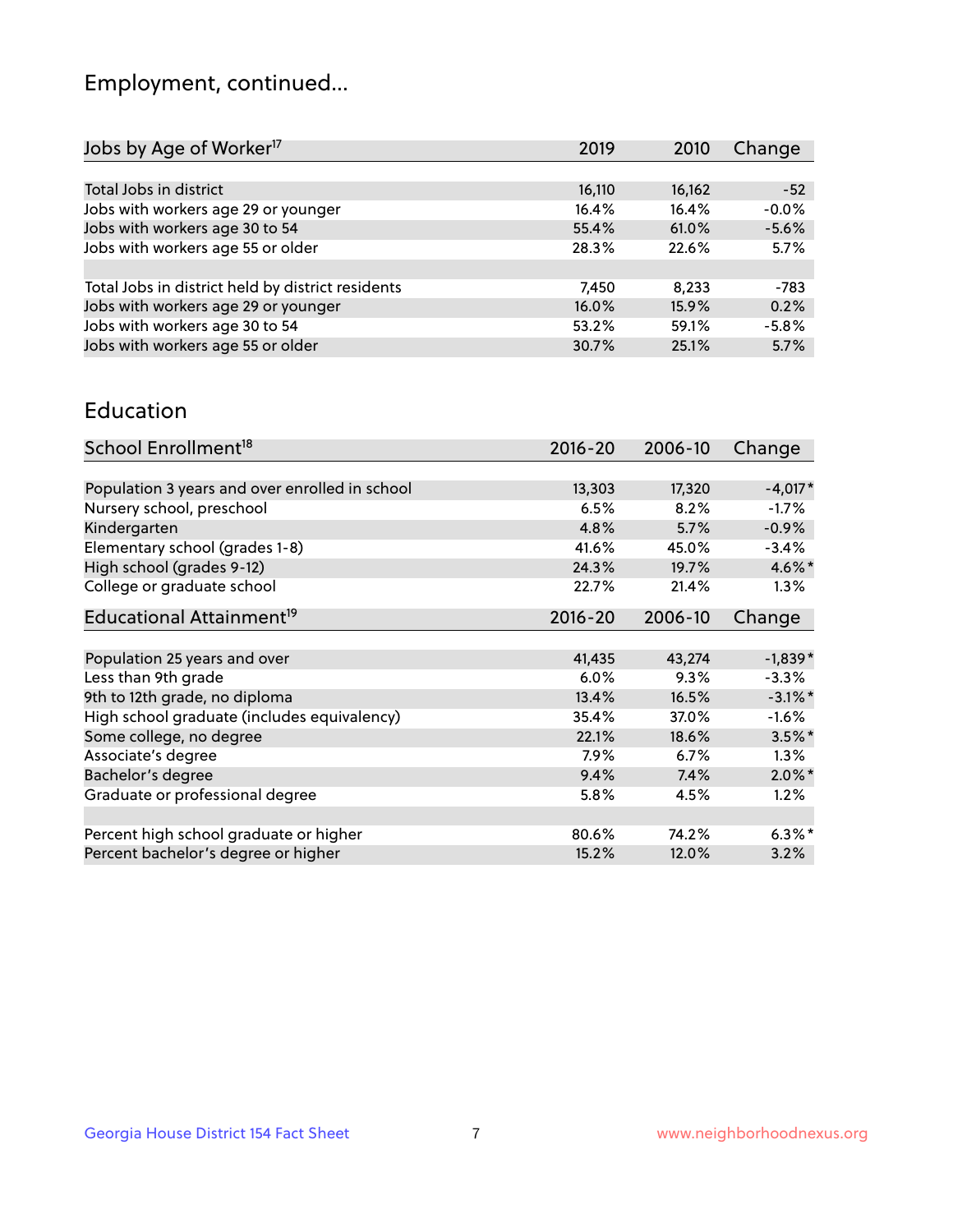## Housing

| Households by Type <sup>20</sup>                     | 2016-20       | 2006-10       | Change            |
|------------------------------------------------------|---------------|---------------|-------------------|
|                                                      |               |               |                   |
| <b>Total households</b>                              | 23,406        | 24,194        | $-789$            |
| Family households (families)                         | 63.3%         | 68.0%         | $-4.7%$ *         |
| With own children under 18 years                     | 22.0%         | 26.5%         | $-4.5%$ *         |
| Married-couple family                                | 35.6%         | 40.6%         | $-5.0\%$ *        |
| With own children of the householder under 18 years  | 9.4%          | 12.0%         | $-2.5%$ *         |
| Male householder, no wife present, family            | 6.4%          | 4.6%          | 1.8%              |
| With own children of the householder under 18 years  | 2.3%          | 1.7%          | 0.6%              |
| Female householder, no husband present, family       | 21.2%         | 22.8%         | $-1.5%$           |
| With own children of the householder under 18 years  | 10.3%         | 12.8%         | $-2.5%$ *         |
| Nonfamily households                                 | 36.7%         | 32.0%         | 4.7%*             |
| Householder living alone                             | 33.2%         | 29.7%         | $3.5\%$ *         |
| 65 years and over                                    | 16.4%         | 11.9%         | 4.5%*             |
|                                                      |               |               |                   |
| Households with one or more people under 18 years    | 27.4%         | 33.1%         | $-5.7\%$ *        |
| Households with one or more people 65 years and over | 40.3%         | 30.6%         | $9.7\%$ *         |
|                                                      |               |               |                   |
| Average household size                               | 2.39          | 2.60          | $-0.21*$          |
| Average family size                                  | 3.03          | 3.22          | $-0.20$           |
|                                                      |               |               |                   |
| Housing Occupancy <sup>21</sup>                      | $2016 - 20$   | 2006-10       | Change            |
| Total housing units                                  | 31,642        | 31,248        | 394               |
| Occupied housing units                               | 74.0%         | 77.4%         | $-3.5%$ *         |
| Vacant housing units                                 | 26.0%         | 22.6%         | $3.5\%$ *         |
|                                                      |               |               |                   |
| Homeowner vacancy rate                               | 2.6           | 2.3           | 0.3               |
| Rental vacancy rate                                  | 7.3           | 6.0           | 1.2               |
|                                                      |               |               |                   |
| Units in Structure <sup>22</sup>                     | 2016-20       | 2006-10       | Change            |
|                                                      |               |               |                   |
| Total housing units                                  | 31,642        | 31,248        | 394               |
| 1-unit, detached                                     | 63.2%         | 67.0%         | $-3.8\%$ *        |
| 1-unit, attached                                     | 0.6%          | 1.2%          | $-0.6%$           |
| 2 units                                              | 3.2%          | 4.1%          | $-1.0%$           |
| 3 or 4 units                                         | 3.0%          | 1.8%          | 1.2%              |
| 5 to 9 units                                         | 2.1%          | 1.8%          | 0.3%              |
| 10 to 19 units                                       | 1.0%          | 0.5%          | 0.5%              |
| 20 or more units                                     | 1.3%          | 0.6%          | 0.7%              |
| Mobile home                                          |               |               |                   |
| Boat, RV, van, etc.                                  | 25.4%<br>0.2% | 23.0%<br>0.0% | $2.4\%$ *<br>0.1% |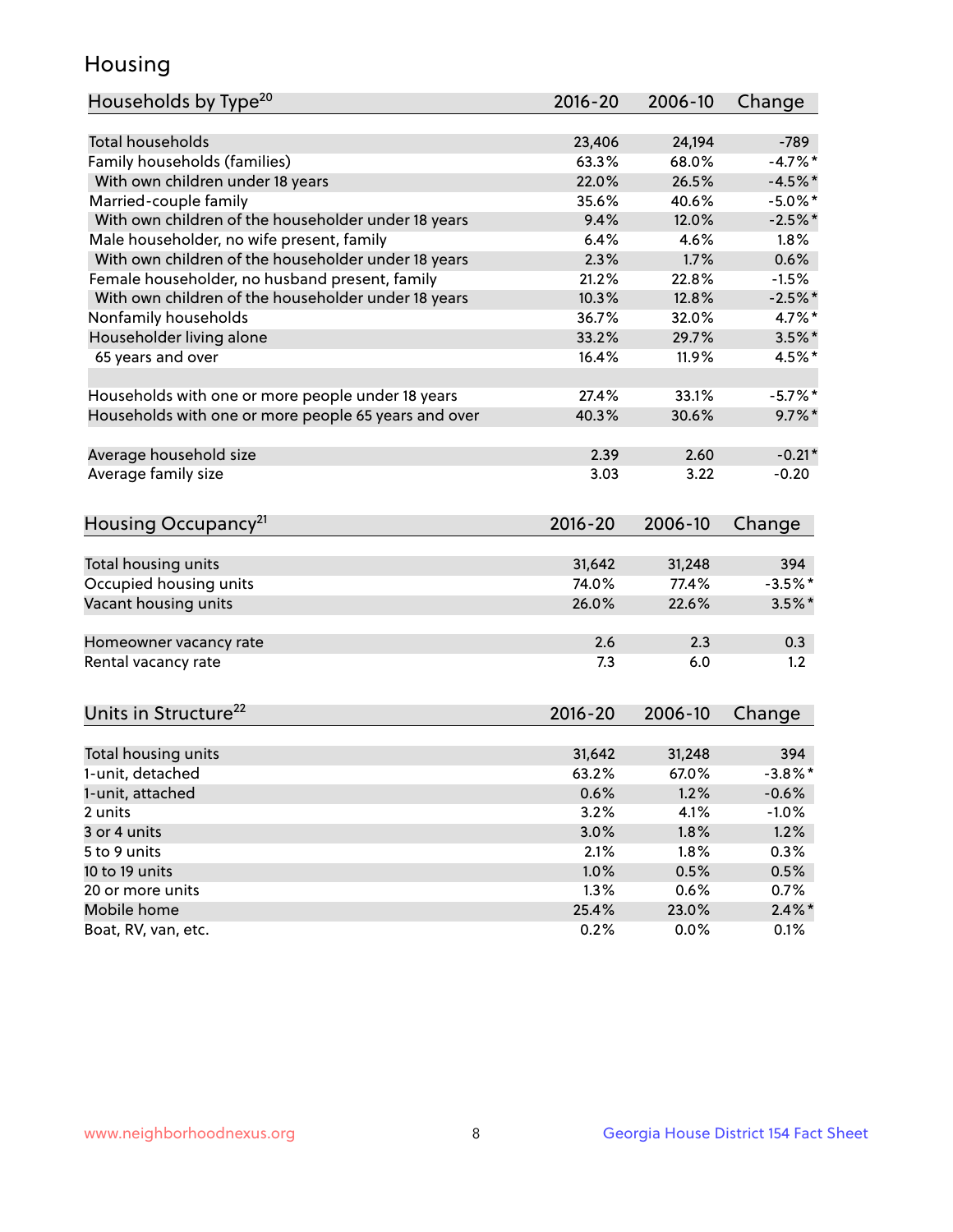## Housing, Continued...

| Year Structure Built <sup>23</sup>             | 2016-20     | 2006-10 | Change     |
|------------------------------------------------|-------------|---------|------------|
| Total housing units                            | 31,642      | 31,248  | 394        |
| Built 2014 or later                            | 1.2%        | (X)     | (X)        |
| Built 2010 to 2013                             | 1.8%        | (X)     | (X)        |
| Built 2000 to 2009                             | 11.0%       | 5.7%    | $5.3\%$ *  |
| Built 1990 to 1999                             | 17.6%       | 14.1%   | $3.4\%$ *  |
| Built 1980 to 1989                             | 15.2%       | 15.8%   | $-0.6%$    |
| Built 1970 to 1979                             | 19.9%       | 22.0%   | $-2.2%$    |
| Built 1960 to 1969                             | 13.4%       | 16.8%   | $-3.4\%$ * |
| Built 1950 to 1959                             | 7.5%        | 11.5%   | $-4.0\%$ * |
| Built 1940 to 1949                             | 5.2%        | 7.0%    | $-1.8\%$ * |
| Built 1939 or earlier                          | 7.3%        | 7.1%    | 0.3%       |
| Housing Tenure <sup>24</sup>                   | $2016 - 20$ | 2006-10 | Change     |
| Occupied housing units                         | 23,406      | 24,194  | $-789$     |
| Owner-occupied                                 | 63.1%       | 65.3%   | $-2.2%$    |
| Renter-occupied                                | 36.9%       | 34.7%   | 2.2%       |
| Average household size of owner-occupied unit  | 2.26        | 2.53    | $-0.27*$   |
| Average household size of renter-occupied unit | 2.61        | 2.75    | $-0.13*$   |
| Residence 1 Year Ago <sup>25</sup>             | $2016 - 20$ | 2006-10 | Change     |
| Population 1 year and over                     | 58,027      | 64,918  | $-6,891*$  |
| Same house                                     | 88.0%       | 87.2%   | 0.8%       |
| Different house in the U.S.                    | 11.9%       | 12.7%   | $-0.8%$    |
| Same county                                    | 6.3%        | 7.9%    | $-1.6%$    |
| Different county                               | 5.6%        | 4.8%    | 0.9%       |
| Same state                                     | 4.3%        | 3.6%    | 0.7%       |
| Different state                                | 1.3%        | 1.1%    | 0.1%       |
| Abroad                                         | 0.1%        | 0.1%    | $-0.1%$    |
| Value of Housing Unit <sup>26</sup>            | $2016 - 20$ | 2006-10 | Change     |
| Owner-occupied units                           | 14,767      | 15,795  | $-1,028*$  |
| Less than \$50,000                             | 24.7%       | 31.2%   | $-6.6%$    |
| \$50,000 to \$99,999                           | 34.4%       | 37.5%   | $-3.1%$    |
| \$100,000 to \$149,999                         | 16.8%       | 13.2%   | 3.6%       |
| \$150,000 to \$199,999                         | 9.3%        | 7.2%    | 2.1%       |
| \$200,000 to \$299,999                         | 8.0%        | 5.8%    | 2.2%       |
| \$300,000 to \$499,999                         | 5.2%        | 3.1%    | 2.1%       |
| \$500,000 to \$999,999                         | 1.2%        | 1.1%    | 0.1%       |
| \$1,000,000 or more                            | 0.6%        | 0.9%    | $-0.3%$    |
| Median (dollars)                               | 85,460      | 73,962  | 11,499*    |
| Mortgage Status <sup>27</sup>                  | $2016 - 20$ | 2006-10 | Change     |
| Owner-occupied units                           | 14,767      | 15,795  | $-1,028*$  |
| Housing units with a mortgage                  | 39.9%       | 46.7%   | $-6.8\%$ * |
| Housing units without a mortgage               | 60.1%       | 53.3%   | $6.8\%$ *  |
|                                                |             |         |            |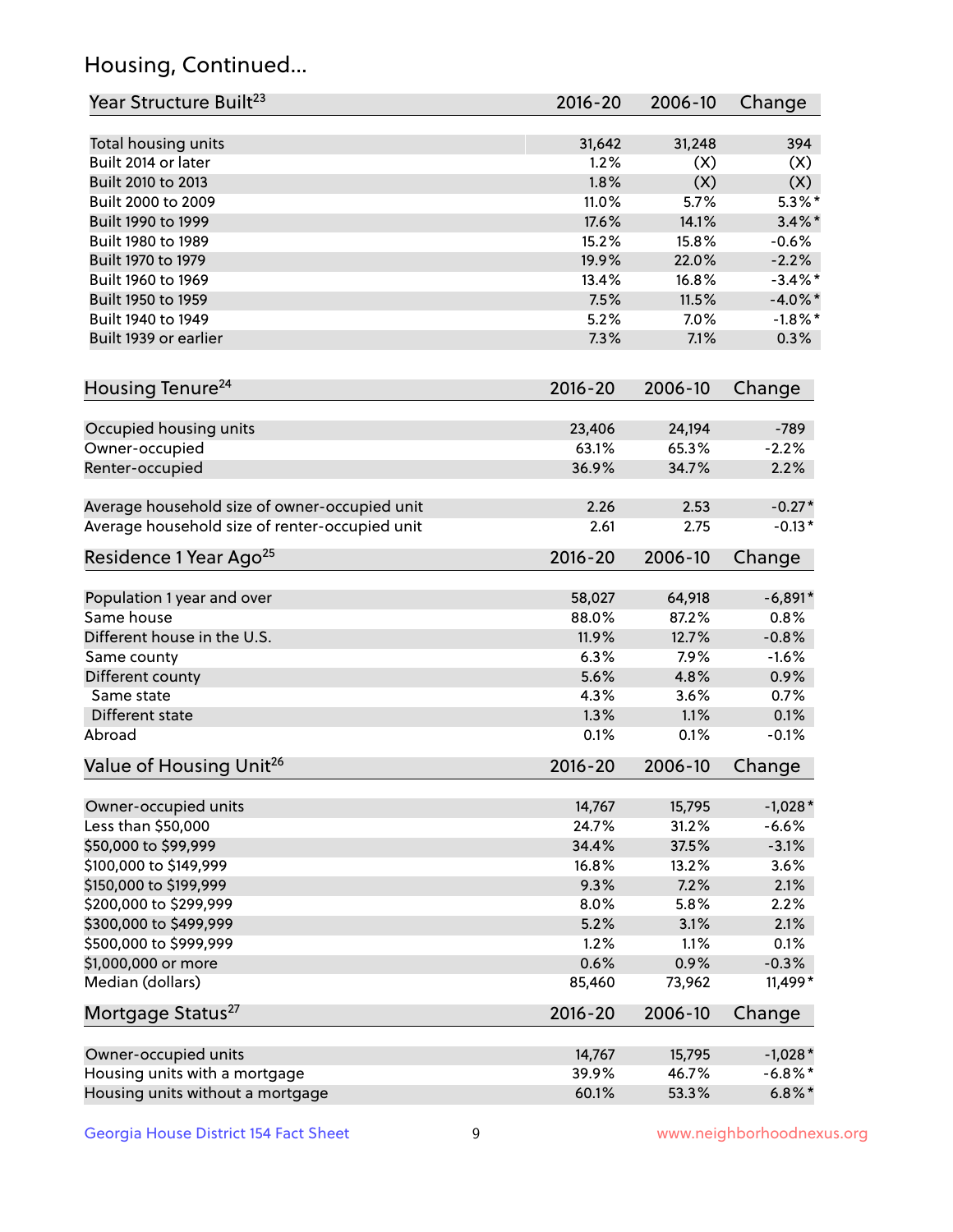## Housing, Continued...

| Selected Monthly Owner Costs <sup>28</sup>                                            | 2016-20 | 2006-10 | Change      |
|---------------------------------------------------------------------------------------|---------|---------|-------------|
| Housing units with a mortgage                                                         | 5,892   | 7,383   | $-1,491*$   |
| Less than \$300                                                                       | 0.3%    | 0.8%    | $-0.5%$     |
| \$300 to \$499                                                                        | 3.3%    | 8.7%    | $-5.4%$     |
| \$500 to \$999                                                                        | 43.8%   | 55.3%   | $-11.5%$ *  |
| \$1,000 to \$1,499                                                                    | 35.6%   | 22.7%   | 12.9%*      |
| \$1,500 to \$1,999                                                                    | 11.2%   | 9.0%    | 2.2%        |
| \$2,000 to \$2,999                                                                    | 4.5%    | 2.0%    | 2.6%        |
| \$3,000 or more                                                                       | 1.2%    | 1.6%    | $-0.4%$     |
| Median (dollars)                                                                      | 1,025   | 844     | 182*        |
| Housing units without a mortgage                                                      | 8,875   | 8,413   | 463         |
| Less than \$150                                                                       | 3.9%    | 7.3%    | $-3.5%$     |
| \$150 to \$249                                                                        | 13.9%   | 22.0%   | $-8.1\%$ *  |
| \$250 to \$349                                                                        | 19.5%   | 30.1%   | $-10.6\%$ * |
| \$350 to \$499                                                                        | 32.2%   | 26.2%   | $6.0\%$ *   |
| \$500 to \$699                                                                        | 22.4%   | 9.6%    | 12.9%*      |
| \$700 or more                                                                         | 8.2%    | 4.9%    | 3.3%        |
| Median (dollars)                                                                      | 406     | 320     | $87*$       |
| Selected Monthly Owner Costs as a Percentage of<br>Household Income <sup>29</sup>     |         |         | Change      |
| Housing units with a mortgage (excluding units where<br>SMOCAPI cannot be computed)   | 5,837   | 7,287   | $-1,450*$   |
| Less than 20.0 percent                                                                | 40.8%   | 39.0%   | 1.7%        |
| 20.0 to 24.9 percent                                                                  | 12.2%   | 14.3%   | $-2.1%$     |
| 25.0 to 29.9 percent                                                                  | 11.2%   | 9.9%    | 1.3%        |
| 30.0 to 34.9 percent                                                                  | 7.2%    | 7.4%    | $-0.2%$     |
| 35.0 percent or more                                                                  | 28.6%   | 29.4%   | $-0.7%$     |
| Not computed                                                                          | 54      | 95      | $-41$       |
| Housing unit without a mortgage (excluding units where<br>SMOCAPI cannot be computed) | 8,718   | 8,277   | 441         |
| Less than 10.0 percent                                                                | 39.2%   | 36.7%   | 2.5%        |
| 10.0 to 14.9 percent                                                                  | 18.6%   | 20.4%   | $-1.8%$     |
| 15.0 to 19.9 percent                                                                  | 12.6%   | 12.1%   | 0.4%        |
| 20.0 to 24.9 percent                                                                  | 8.2%    | 10.7%   | $-2.5%$     |
| 25.0 to 29.9 percent                                                                  | 5.0%    | 4.9%    | 0.1%        |
| 30.0 to 34.9 percent                                                                  | 5.5%    | 2.9%    | 2.6%        |
| 35.0 percent or more                                                                  | 11.0%   | 12.2%   | $-1.2%$     |
| Not computed                                                                          | 158     | 136     | 22          |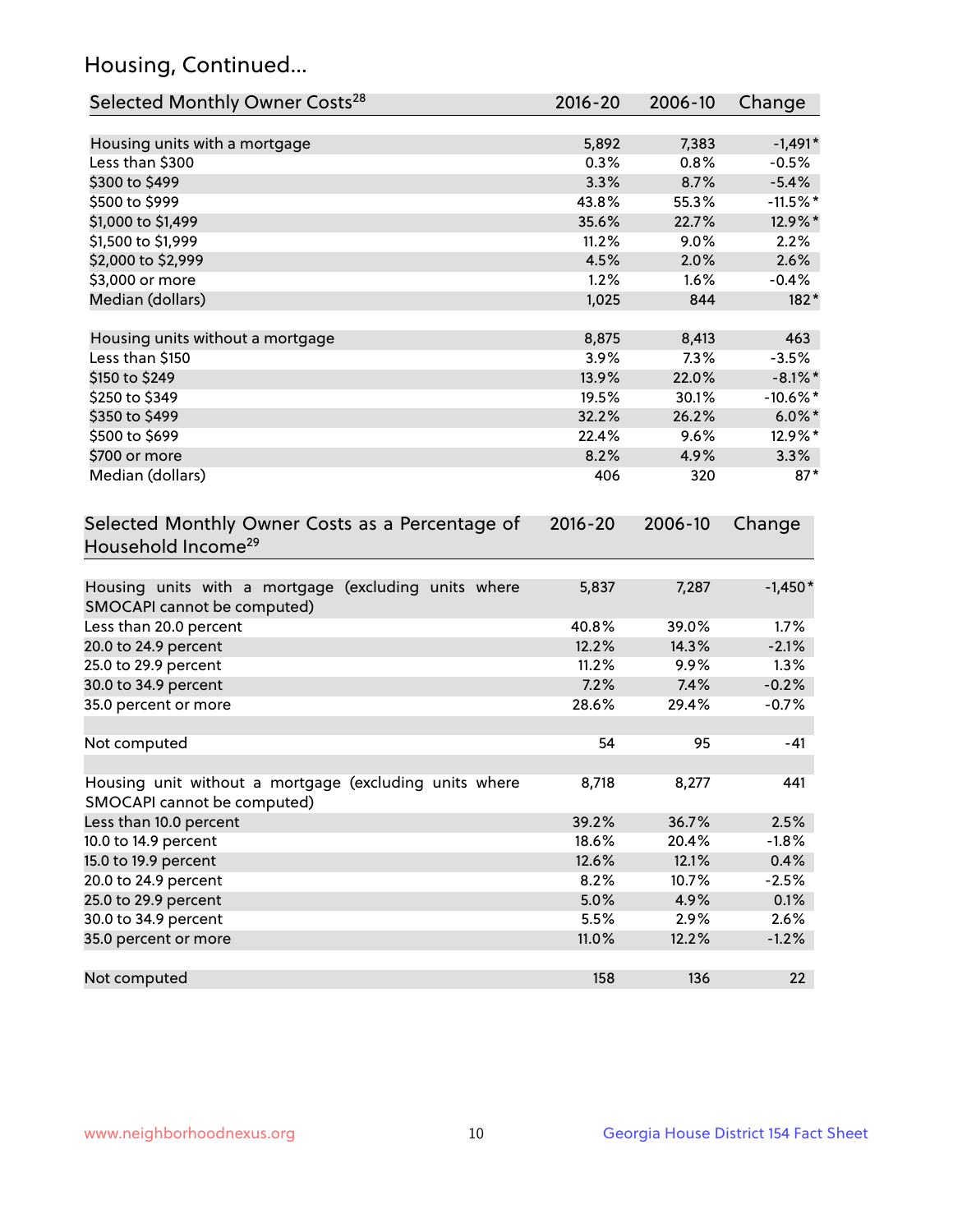## Housing, Continued...

| Gross Rent <sup>30</sup>                                     | 2016-20     | 2006-10 | Change      |
|--------------------------------------------------------------|-------------|---------|-------------|
|                                                              |             |         |             |
| Occupied units paying rent                                   | 7,295       | 7,186   | 110         |
| Less than \$200                                              | 4.1%        | 3.3%    | $0.8\%$     |
| \$200 to \$499                                               | 17.8%       | 41.0%   | $-23.2\%$ * |
| \$500 to \$749                                               | 42.4%       | 38.9%   | 3.4%        |
| \$750 to \$999                                               | 27.5%       | 14.1%   | 13.4%       |
| \$1,000 to \$1,499                                           | $7.7\%$     | 2.7%    | 5.0%        |
| \$1,500 to \$1,999                                           | 0.5%        | 0.0%    | 0.5%        |
| \$2,000 or more                                              | $0.1\%$     | $0.0\%$ | 0.1%        |
| Median (dollars)                                             | 671         | 534     | $137*$      |
|                                                              |             |         |             |
| No rent paid                                                 | 1,343       | 1,213   | 130         |
|                                                              |             |         |             |
| Gross Rent as a Percentage of Household Income <sup>31</sup> | $2016 - 20$ | 2006-10 | Change      |
|                                                              |             |         |             |
| Occupied units paying rent (excluding units where GRAPI      | 6,826       | 6,856   | $-31$       |
| cannot be computed)                                          |             |         |             |
| Less than 15.0 percent                                       | 15.7%       | 11.8%   | 3.9%        |
| 15.0 to 19.9 percent                                         | 14.8%       | 11.0%   | 3.8%        |
| 20.0 to 24.9 percent                                         | 8.4%        | 13.2%   | $-4.8%$     |

| 25.0 to 29.9 percent | $11.6\%$ | $11.0\%$ | $0.6\%$ |
|----------------------|----------|----------|---------|
| 30.0 to 34.9 percent | $8.0\%$  | 7.0%     | $1.0\%$ |
| 35.0 percent or more | 41.5%    | 45.9%    | $-4.4%$ |
|                      |          |          |         |
| Not computed         | 1.813    | 1.543    | 271     |
|                      |          |          |         |

## Transportation

| Commuting to Work <sup>32</sup>           | 2016-20 | 2006-10 | Change    |
|-------------------------------------------|---------|---------|-----------|
|                                           |         |         |           |
| Workers 16 years and over                 | 20,385  | 23,205  | $-2,820*$ |
| Car, truck, or van - drove alone          | 81.2%   | 78.3%   | $2.9\%$ * |
| Car, truck, or van - carpooled            | 10.2%   | 12.2%   | $-2.0%$   |
| Public transportation (excluding taxicab) | $1.0\%$ | 3.3%    | $-2.3%$   |
| Walked                                    | 2.7%    | 2.1%    | 0.6%      |
| Other means                               | $1.6\%$ | 2.3%    | $-0.8%$   |
| Worked at home                            | 3.3%    | 1.7%    | 1.6%      |
|                                           |         |         |           |
| Mean travel time to work (minutes)        | 23.5    | 20.6    | $2.9*$    |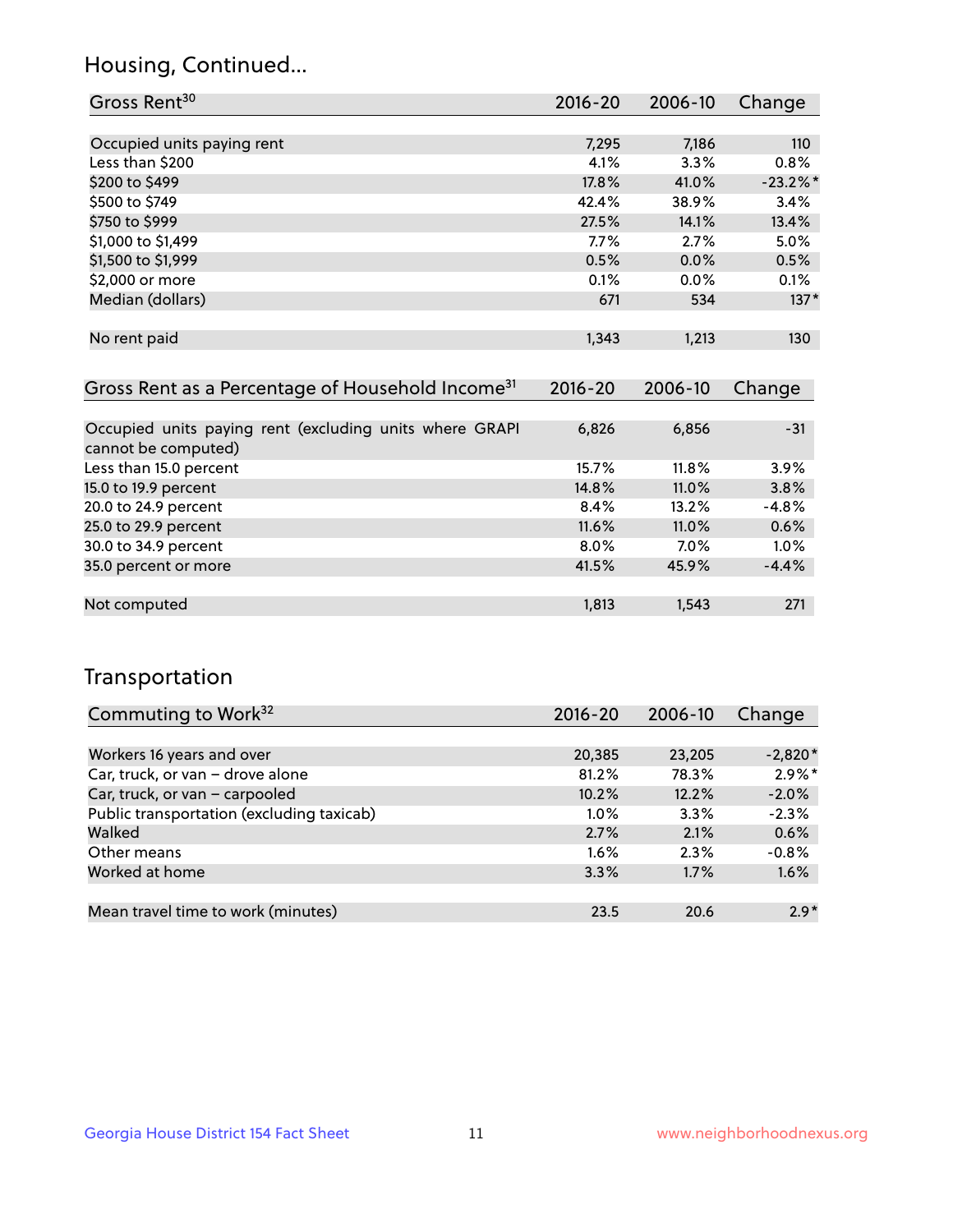## Transportation, Continued...

| Vehicles Available <sup>33</sup> | 2016-20  | 2006-10 | Change  |
|----------------------------------|----------|---------|---------|
|                                  |          |         |         |
| Occupied housing units           | 23,406   | 24.194  | -789    |
| No vehicles available            | $11.9\%$ | 11.3%   | 0.6%    |
| 1 vehicle available              | 36.5%    | 38.7%   | $-2.2%$ |
| 2 vehicles available             | 29.5%    | 31.5%   | $-1.9%$ |
| 3 or more vehicles available     | 22.1%    | 18.5%   | 3.5%    |

#### Health

| Health Insurance coverage <sup>34</sup>                 | 2016-20 |
|---------------------------------------------------------|---------|
|                                                         |         |
| Civilian Noninstitutionalized Population                | 56,028  |
| With health insurance coverage                          | 83.6%   |
| With private health insurance coverage                  | 45.8%   |
| With public health coverage                             | 49.7%   |
| No health insurance coverage                            | 16.4%   |
| Civilian Noninstitutionalized Population Under 19 years | 13,112  |
| No health insurance coverage                            | 4.8%    |
| Civilian Noninstitutionalized Population 19 to 64 years | 30,435  |
| In labor force:                                         | 20,758  |
| Employed:                                               | 18,786  |
| With health insurance coverage                          | 77.3%   |
| With private health insurance coverage                  | 69.7%   |
| With public coverage                                    | 10.2%   |
| No health insurance coverage                            | 22.7%   |
| Unemployed:                                             | 1,972   |
| With health insurance coverage                          | 42.7%   |
| With private health insurance coverage                  | 23.1%   |
| With public coverage                                    | 20.0%   |
| No health insurance coverage                            | 57.3%   |
| Not in labor force:                                     | 9,677   |
| With health insurance coverage                          | 67.7%   |
| With private health insurance coverage                  | 30.1%   |
| With public coverage                                    | 44.2%   |
| No health insurance coverage                            | 32.3%   |